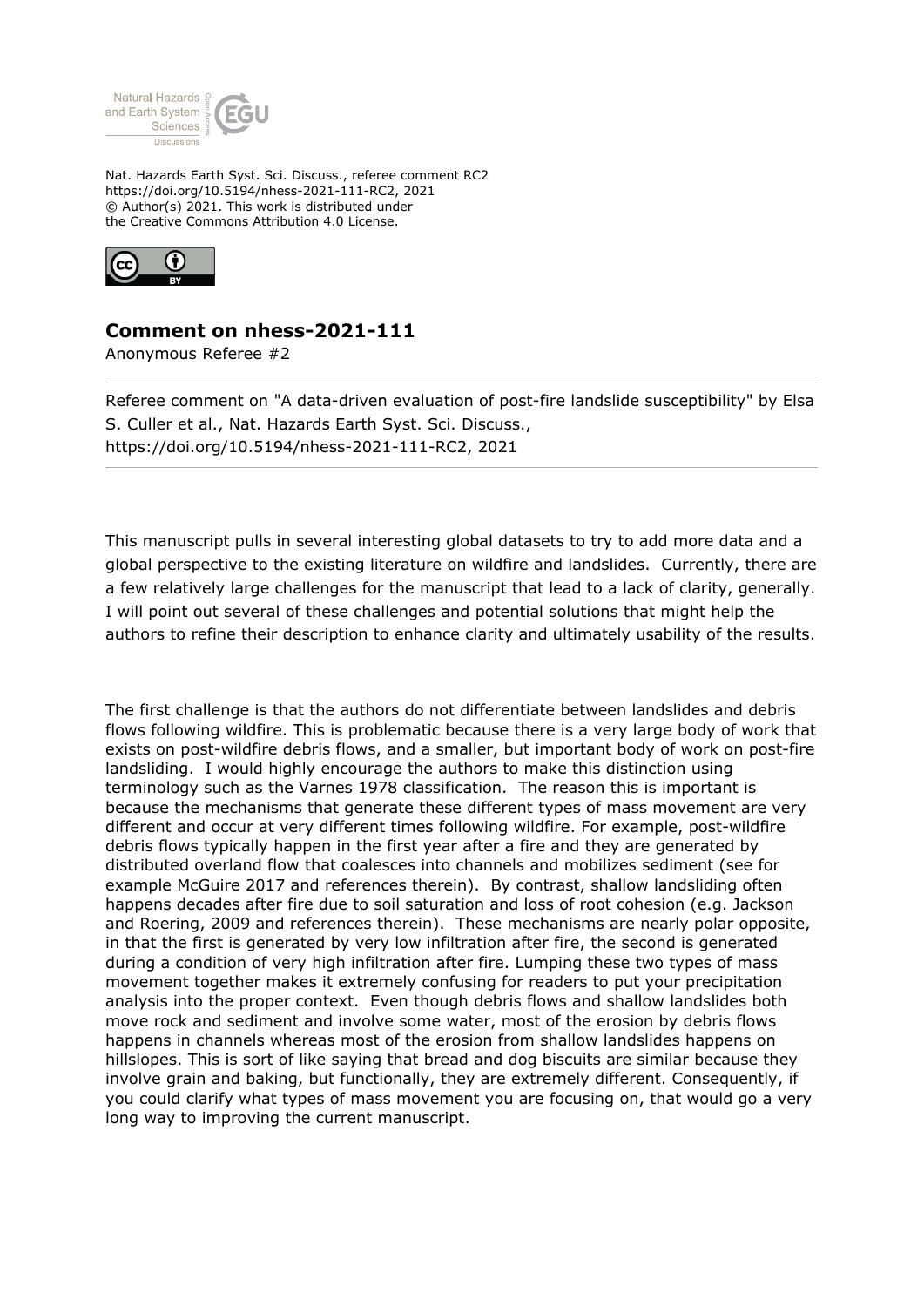The second challenge is the imprecision in the spatial location of your landslide database. Currently you are using a 10km buffer to see if there are burned areas near the landslide. In the case of shallow landslides, that can be extremely small (on the order of 10-100 m in cross-hillslope width if you are talking about true landslides and not debris flows). A buffer of 10km will often be much larger than a wildfire perimeter therefore it would be very easy to accidently confuse an unburned landslide with a burn area, resulting in spurious conclusions. Moreover, in many studies that focus on true landslides after fire, the rainstorms that trigger slides in burn areas also trigger slides in unburned areas (See for example: Meyer et al., 2001). I suggest that you carve out a small case-study to convince readers that you have a handle on the location or can quantify the uncertainty. If you can use a subset of the data with very well known locations and show the applicability at a known location with post-fire landsliding I think this will help people to trust the generalizations you make.

The third challenge is timing of the landslide database that you are using with respect to the wildfire. The issue of timing cross-cuts the first challenge. We know that, in general, shallow landslides happen several years after a wildfire and post-fire debris flows happen very soon after a wildfire, but you show the timing of the landsliding in any of your plots so it is very hard to analyze the how precipitation forcing should work based on the differences in those landslides with respect to time since fire. Consequently, explicitly analyzing time since fire will go a long way to helping readers to understand how to interpret your data.

A final general comment is that some of the precipitation analysis is very vague for readers unfamiliar with the type of data you are using. For example, you often refer to changes in percentiles, but often it isn't clear what the precipitation is a percentile of? Is it the percentile of the max 7 day rainfall, the max rainfall in a 38 year record, or something else. More detail in explaining your methods would really help readers. Similar comment for the figures. Many of the figures are missing axis labels or labeled tick marks like the inset figures in Figure 1, Figure 4 h-u, and Figure 5.

Below I will mention several line specific comments.

24: odd ref to Shakesy and Moody here as neither of those papers deal with landslides.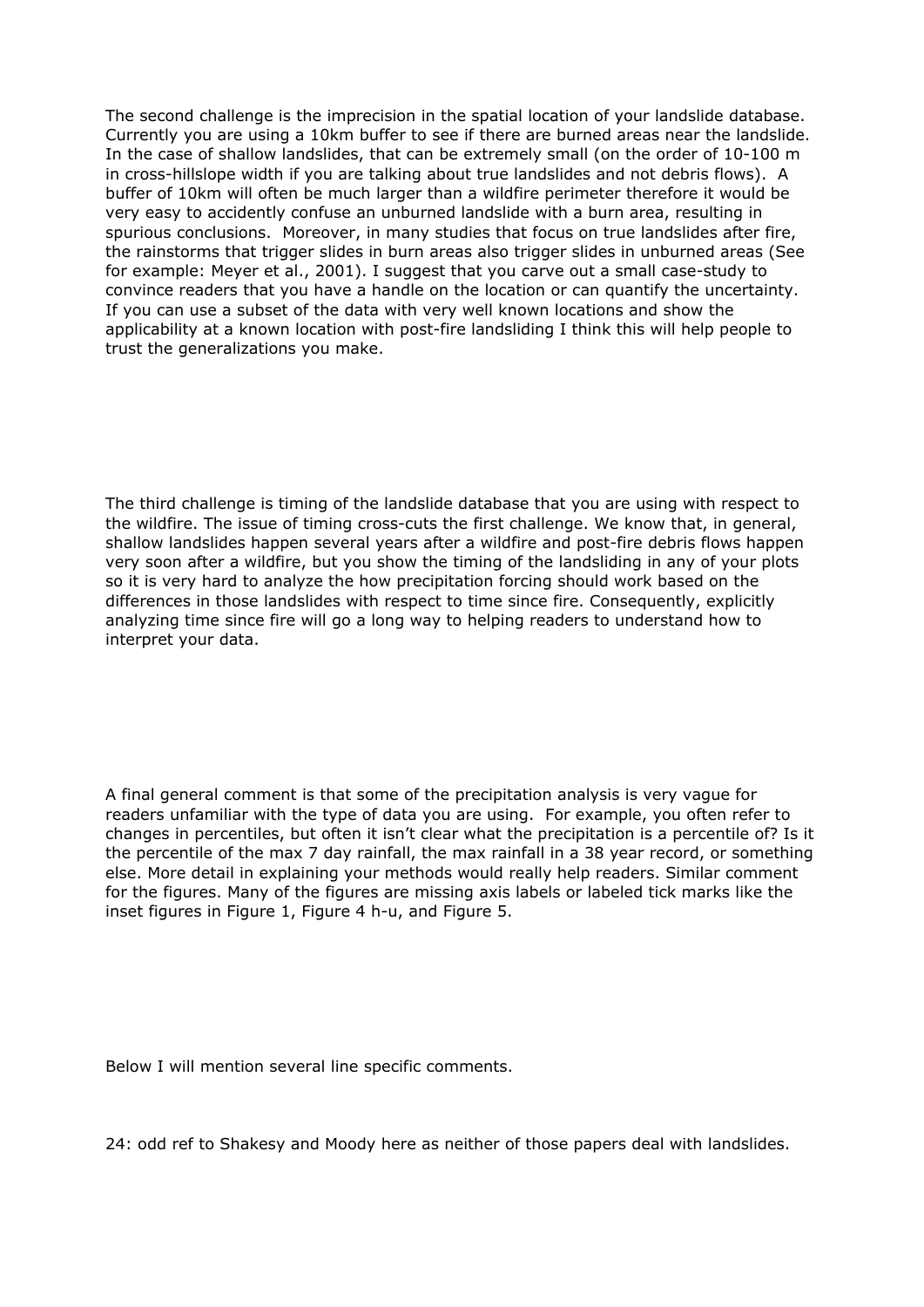25: Do Kirshbaum and Stanley reference wildfire?

56: Ebel 2012 said that ash holds much more water, not that it reduces infiltration

67: There are many more up to date references you should add along with Cannon and Gartner, 2005. See refs in Moody et al., 2013; Santi and Rengers, 2020.

70: I'd add references to Pelletier and Orem, 2014

82: You are referencing papers about post-fire debris flows here, which are very different than landslides.

104: The Donnellan paper is about debris flows. To my knowledge there have not yet been landslides reported for the Thomas fire.

139: Please provide a more detailed definition of the precipitation depth percentile.

156: It isn't clear how you define those categories (e.g. what defines "rain" versus "downpour")

179: Previous studies say that debris flow susceptibility increases within six months of a fire, but landsliding can take many years to occur. See Benda and Dunne, 1997

194: You should acknowledge that severe wildfire is most common in semi arid regions. Humid regions can have fires, but the severity is limited and very few fires from humid regions result in landslides or debris flows because they don't reach very high burn severity.

196: Would CHIRPS even pick up a storm like the NCFR that hit Montecito, CA in January 2018?

215: Please provide a more detailed description of both CHIRPS and Daymet.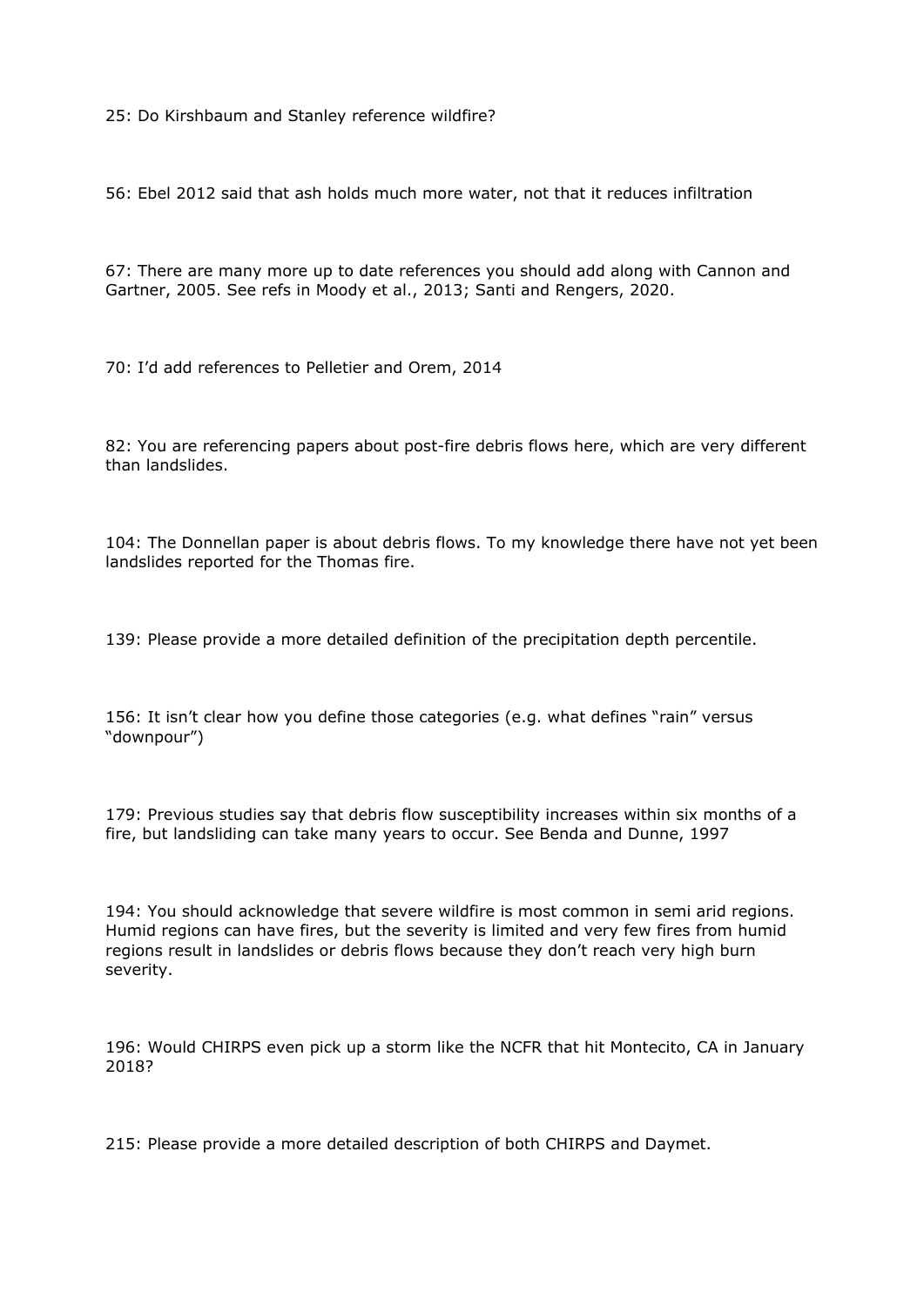224: A 30-day rolling percentile of what?

236: Again the median percentile of what?

266: Note the wide literature that wildfire is more likely during droughts.

440: Be more specific in the length of time you are referring to when you say "a dry spell followed by a sharp uptick in precipitation" Are you talking about decadal drought, a few weeks, ?

446: Since you don't differentiate between debris flows and landslides, it is entirely unclear how to assess your conclusion that you think landslides are caused by isolated intense thunderstorms on dry soil. Wall et al., 2020 offers a really nice overview of literature in the Pacific Northwest about true post-fire landslides (not debris flows). Note that the authors referenced therein often saw landsliding after very wet periods many years after wildfire.

Figure 3: Not sure what you mean by "bold coloring" in the caption. What makes a color bold? Also there are 6 symbols in the legend, I only see four symbols in the plot.

Figure 5: I am very confused on what the y-axis is supposed to represent here, it is very hard to understand what this plot is showing with the current description.

Figure 6: In the legend are the first two lines supposed to be dashed?Also in the text can you explain what exactly you are doing with the kernel density. I'm unclear on the anslysis.

Benda L, Dunne T (1997) Stochastic forcing of sediment supply to channel networks from landsliding and debris flow. Water Resour Res 33:2849–2863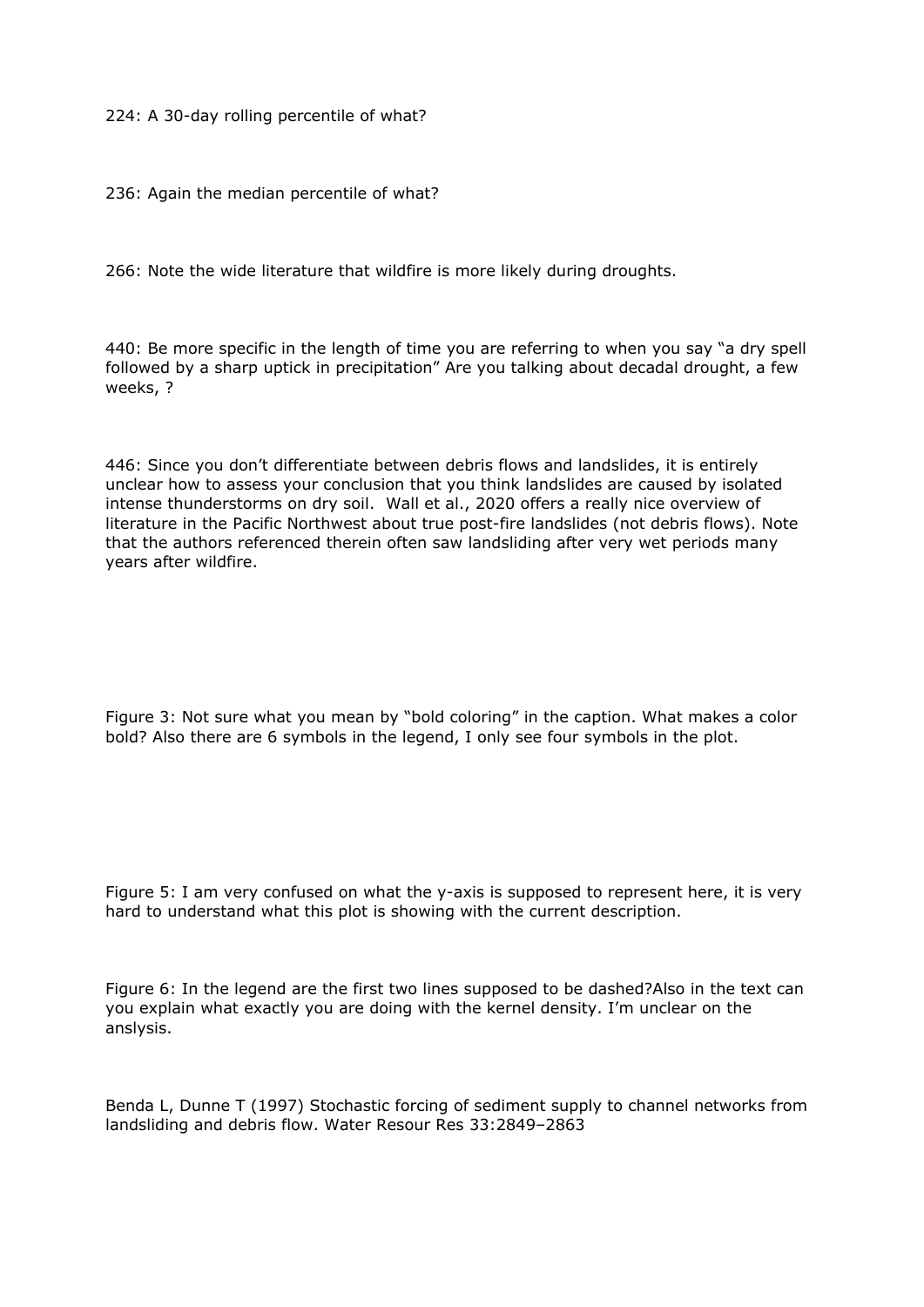Jackson, M. and Roering, J.J., 2009. Post-fire geomorphic response in steep, forested landscapes: Oregon Coast Range, USA. *Quaternary Science Reviews*, *28*(11-12), pp.1131-1146.

Meyer GA, Pierce JL, Wood SH, Jull AT (2001) Fire, storms, and erosional events in the Idaho Batholith. Hydrol Process 15:3025–3038

McGuire, L.A., Rengers, F.K., Kean, J.W. and Staley, D.M., 2017. Debris flow initiation by runoff in a recently burned basin: Is grainâ $\square\square$ byâ $\square\square$ grain sediment bulking or en masse failure to blame?. *Geophysical Research Letters*, *44*(14), pp.7310-7319.

Pelletier, J. D., and C. A. Orem (2014), How do sediment yields from post-wildfire debrisladen flows depend on terrain slope, soil burn severity class, and drainage basin area? Insights from airborne-LiDAR change detection, Earth Surface Processes and Land- forms, 39(13), 1822–1832, doi:https://doi.org/10.1002/esp.3570.

Wall, S.A., Roering, J.J. and Rengers, F.K., 2020. Runoff-initiated post-fire debris flow Western Cascades, Oregon. *Landslides*, *17*(7), pp.1649-1661.